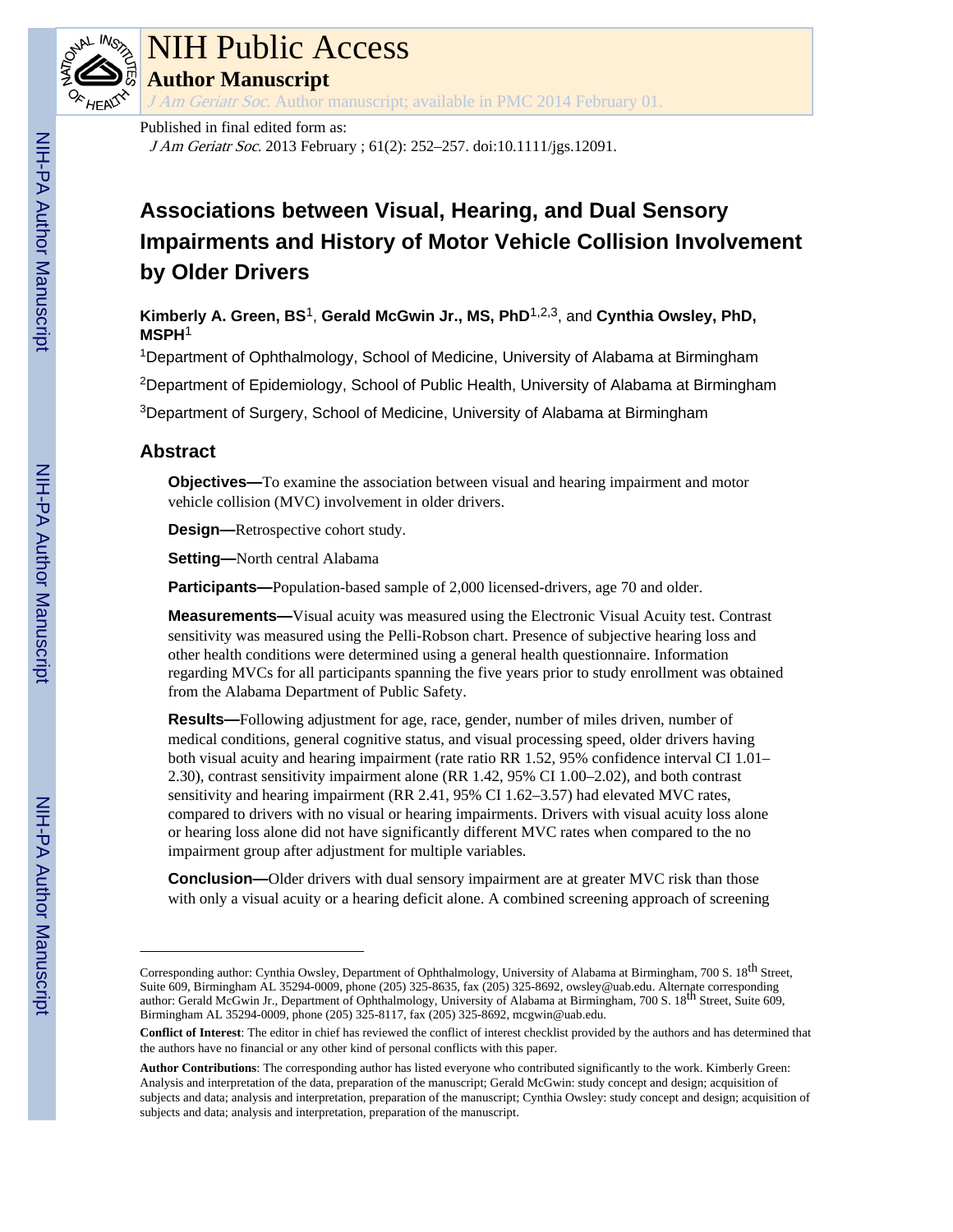for both hearing impairment and visual impairment may be a useful tool to identify older drivers at risk for MVC involvement.

#### **Keywords**

driver safety; dual sensory impairment; vision impairment; hearing impairment

#### **INTRODUCTION**

For older adults, driving helps to maintain independence and quality of life.<sup>1</sup> However, older drivers have a higher risk of motor vehicle collision (MVC) related death compared to other age groups.<sup>2</sup> With the number of drivers  $\frac{75}{2}$  expected to increase 70% over the next 20 years, older driver safety is a public safety concern.<sup>3</sup> Developing sound methods to identify those at-risk older drivers remains a topic of great interest among clinicians and researchers alike.

Driving is a highly visual and cognitive task, there by most research on older driver safety has focused on visual function and cognition.<sup>4</sup> The specific visual and cognitive requirements for safe driving are yet to be clearly elucidated. Studies demonstrate only a weak correlation between visual acuity and driving safety.<sup>5</sup> Visual field loss is associated with elevated MVC rates but only when severe. $6.7$  Deficits in contrast sensitivity are related to increased crash rate among drivers. $8,9$  Both visual field and contrast sensitivity deficits influence the decision to self-restrict or quit driving by older drivers.<sup>10,11</sup>

While vision may provide much of the sensory input needed to drive safely, hearing is also relevant. It provides information about approaching vehicles, emergency vehicles, obstacles, and mechanical problems in the vehicle. With the exception of a few studies on older driver safety and hearing impairment, there is a paucity of research in this area. Ivers et al.<sup>12</sup> found that hearing loss in the right ear and visual acuity deficits in the right eye were associated with increased crash rate in drivers >49; however crash data were based on participants' self-reports, which are notoriously unreliable.<sup>5</sup> Gallo et al.<sup>13</sup> reported that hearing impairment was associated with self-reported "adverse" driving events in the past two years (defined as traffic tickets or MVCs). Other recent studies, however, have not demonstrated a correlation between hearing loss and driver safety,  $14,15$  although McCloskey et al.  $14$  reported that drivers wearing hearing aids were twice as likely to be involved in an injurious MVC than those without a hearing aid. Hickson et al.<sup>16</sup> found that older drivers with poor hearing had impaired driving performance in the presence of distracting events, compared to those with normal hearing or mild hearing impairment.

Dual visual and auditory impairment is relatively common in older adults, with estimates of 9–17%.17,18 Dual sensory deficits in the elderly are associated with increased levels of social isolation,<sup>17</sup> functional impairment,<sup>19,20</sup> and mortality,<sup>21</sup> when compared to those with no or a single deficit. The purpose here is to examine whether older drivers with dual visual and auditory sensory impairment have a recent history of higher MVC rates compared to those with neither sensory impairment and those with a single sensory impairment.

#### **METHODS**

#### **Subjects**

This study involves a population-based sample of older drivers  $(N = 2,000)$  in an ongoing study on older driver safety at the University of Alabama at Birmingham (UAB).<sup>22</sup> Recruitment procedures, detailed previously,  $2<sup>2</sup>$  are summarized here. The source population for the sample was adults aged  $\overline{20}$  years old residing in or around Jefferson County.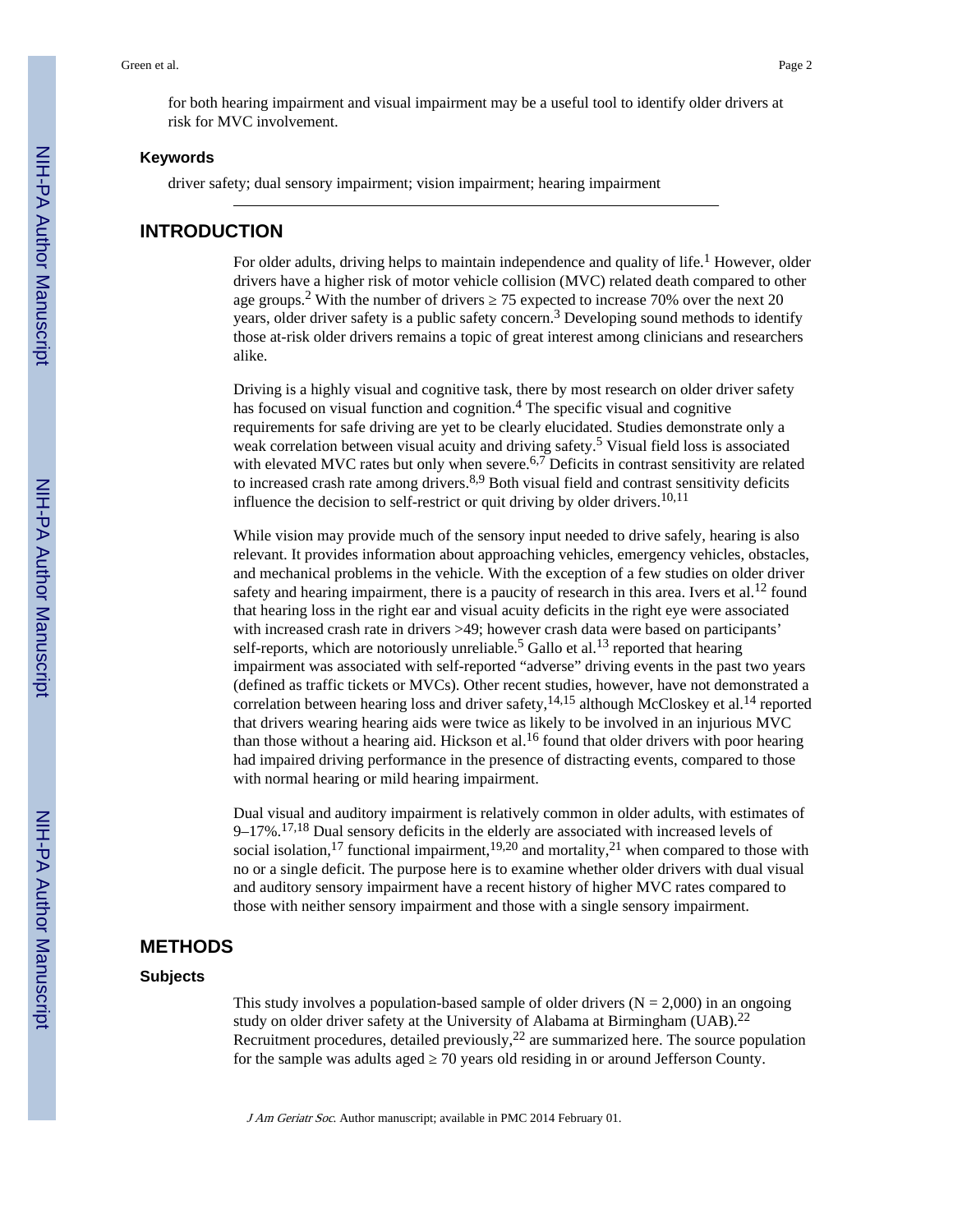Potential participants were randomly identified from contact information available through a list of persons obtained from a direct marketing company (Pinpoint Technologies, Tustin CA). We confirmed driver's license status through the Alabama Department of Public Safety (AL DPS), and eliminated those who did not hold Alabama licenses. Potential participants were mailed a letter describing the study, which was followed by a telephone call from the coordinator, at which time eligibility of the individual was determined. Inclusion criteria were: (1)  $\alpha$  age 70, (2) held a current Alabama driver's license, (3) had driven within the last 3 months, (4) did not reside in a nursing home or other institution where driving opportunity was controlled, and  $(5)$  spoke English. Eligible individuals agreeing to participate were scheduled for an appointment at UAB. For those who declined to participate, basic demographic information (age, race/ethnicity, gender) and driving status were obtained. The study protocol was approved by UAB's Institutional Review Board. Each study participant signed a document of informed consent. All examiners were unaware of the crash histories of participants.

#### **Procedures**

Basic demographic information (age, gender, race) was obtained through interview. Each participant answered a general health questionnaire, which contained the question, "Has a doctor ever told you that you have hearing impairment?" The general health questionnaire also contained 16 other questions about chronic medical conditions (e.g. diabetes, heart disease, cancer), because many have been associated with crash involvement in elderly drivers and are potential confounders.<sup>15</sup>

For those participants who could identify an eye care provider and signed a medical release form, medical records from their most recent eye examination were obtained. These records provided information on the presence of common eye conditions (e.g. cataract, glaucoma, age-related macular degeneration (AMD)). These conditions were included in the study because they can cause impairments in visual acuity and contrast sensitivity.

Participants also underwent visual function assessment -- visual acuity and contrast sensitivity testing that was performed under binocular viewing, since driving is a binocular task. During testing participants wore the refractive corrections they typically used while driving. Visual acuity was measured using the Electronic Visual Acuity test<sup>23</sup> with scores expressed as Snellen fractions (e.g., 20/30) and converted to logarithm of minimum angle resolvable (log MAR) for analysis purposes. Contrast sensitivity was measured using the Pelli-Robson chart,  $^{24}$  scored by the letter-by-letter method, and expressed as log contrast sensitivity.

We administered cognitive screening tests since they have been associated with MVC involvement in older drivers,  $25,26$  and thus would be used to adjust associations between visual, hearing, and dual impairment and MVC involvement. Visual processing speed while dividing attention was assessed using Trails B, a paper and pencil test, that also relies on executive control and working memory.<sup>25</sup> The ability to visualize missing information when only part of an object is directly visible was examined by the Visual Closure Subtest of the Motor Free Visual Perception Test.<sup>25</sup> The Mini-Mental State Examination (MMSE)<sup>26</sup> assessed general cognitive status.

Accident reports for the five years prior to participant enrollment were provided by the AL DPS (agency maintaining these records). These provided information about the number of MVCs incurred where the participant was the driver, and whether or not the participant was deemed at fault by the police officer who came to the scene. This information was used with self-reported driving exposure information (miles driven per week), obtained through the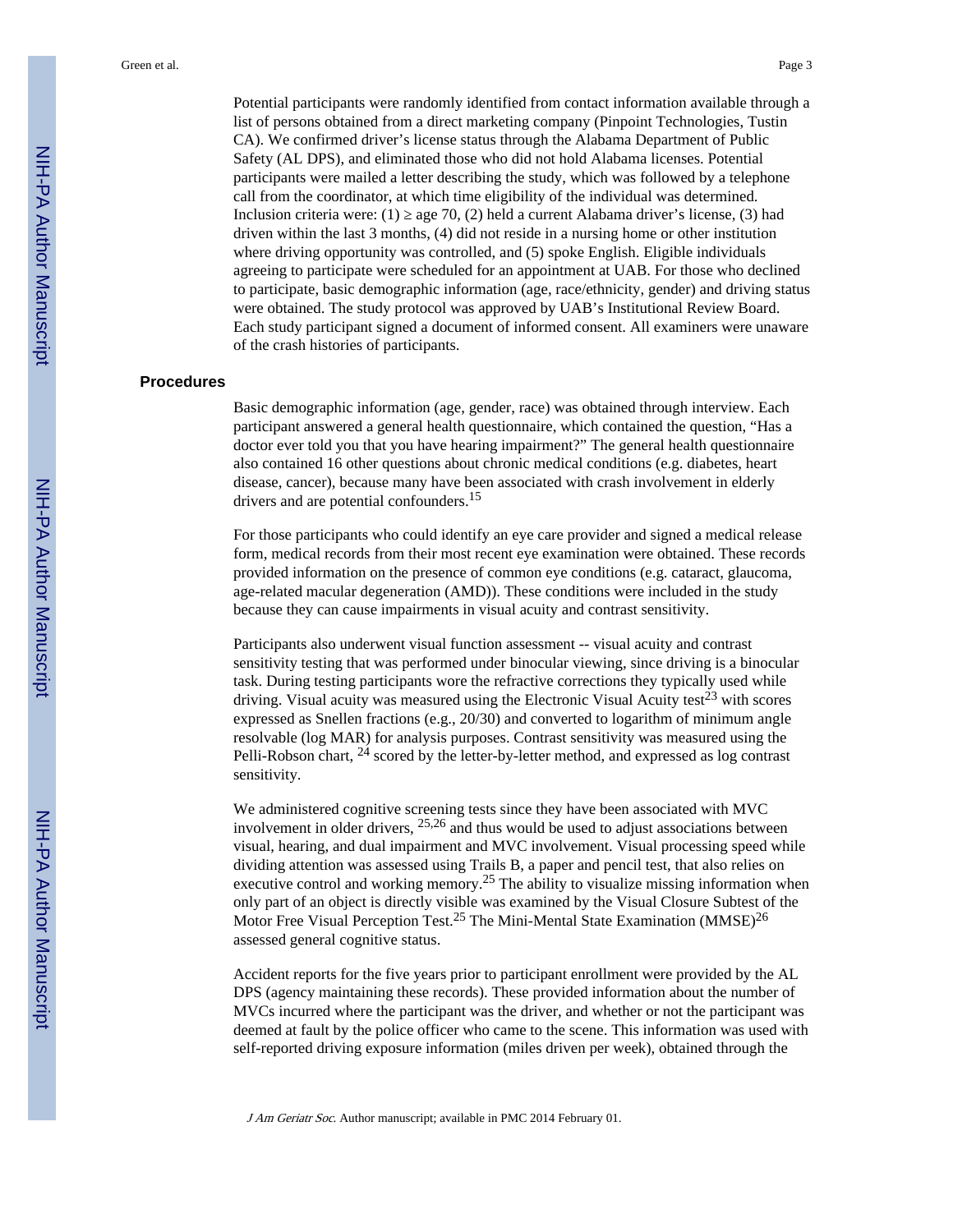Driving Habits Questionnaire,  $2<sup>7</sup>$  to calculate the crash rate per million miles driven for each group in the study.

#### **Statistical Analysis**

Participants were stratified into four groups: (1) neither visual nor hearing impairment (no sensory impairment), (2) hearing impairment only, (3) visual impairment only, or (4) both visual and hearing impairment (dual sensory impairment). Vision impairment was defined as visual acuity worse than 20/40; a separate analysis was also conducted where visual impairment was defined as contrast sensitivity <1.5. These cut-points were chosen because many state re-licensure standards require a minimum visual acuity of 20/40, and because a contrast sensitivity of less than 1.5 can be considered abnormal for adults age 50 and older. Descriptive statistics were created for demographic and medical characteristics and compared between the groups using t and  $X^2$  tests for continuous and categorical variables, respectively. Poisson regression was used to calculate rate ratios (RRs) and associated 95% confidence intervals (CIs) both overall and for at-fault MVCs. P-values  $0.05$  (two-sided) were considered statistically significant.

#### **RESULTS**

Table 1 presents relationships between demographic and medical characteristics among those with hearing impairment, vision impairment as defined by visual acuity, both types of impairment, or neither type of impairment. With increasing age participants were more likely to have sensory impairment -- hearing loss, visual acuity loss, or both. Hearing loss was more common in male and white participants, both as a single impairment or in addition to visual acuity loss, while female and African American participants were more likely to have visual acuity loss alone. Participants with hearing loss had on average more chronic medical conditions than those without hearing loss. Participants with visual acuity loss alone or in addition to hearing loss were more likely to have diabetic retinopathy or diabetic macular edema. There were no differences in the prevalence of single or dual sensory impairments among the groups for cataract, glaucoma, AMD, or intraocular lens placement.

Table 2 presents the distribution of demographic and medical characteristics according to vision impairment as defined by contrast sensitivity and hearing impairment. Similar to Table 1, increasing age was associated with more impairment. Men and white participants were more likely to have hearing impairment only or hearing impairment combined with contrast sensitivity loss, while female and African American participants were more likely to have contrast sensitivity deficits alone. Participants with hearing loss had more chronic medical conditions. Those with contrast sensitivity loss were more likely to have glaucoma and diabetic retinopathy or diabetic macular edema. Those with contrast sensitivity loss only or combined with hearing deficits were more likely to have AMD or unilateral or bilateral intraocular lenses than participants with no impairment or hearing impairment only. Those with dual impairment had the highest rates of AMD and intraocular lenses. There was no significant difference in the frequency of cataract between the no impairment group and the three impairment groups.

Table 3 shows MVC rates for the various groups. When vision impairment is defined in terms of visual acuity, for total MVCs, drivers with acuity loss alone and drivers with hearing loss alone had unadjusted MVC rates similar to drivers with neither type of impairment. Even after adjustment, these rates remained similar. Drivers with dual sensory impairment had a higher unadjusted total MVC rate compared to drivers with no sensory impairment but this association did not reach statistical significance. Once adjusted for multiple factors however, those with dual sensory impairment had an increased rate of total MVCs as compared to those with no impairments (RR 1.52, 95%CI 1.01–2.30).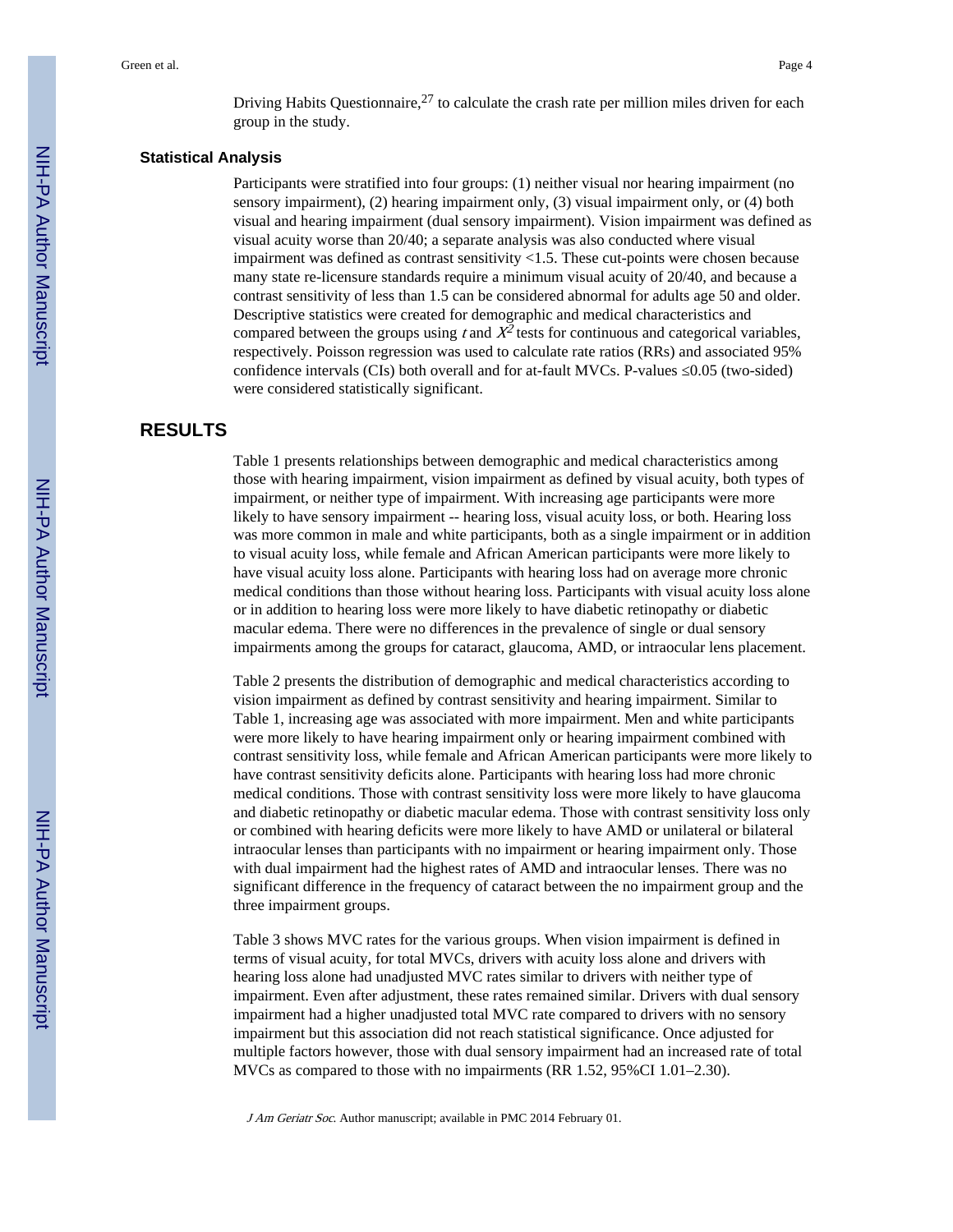For at-fault MVCs when vision impairment is defined by visual acuity, those drivers with hearing impairment alone had a significantly lower unadjusted rate for at-fault MVCs compared to those with no impairment (RR 0.71, 95%CI 0.54–0.93). Those with dual sensory impairment had a significantly higher unadjusted rate for at-fault MVCs as compared to drivers with no impairment (RR 1.71 95%CI 1.00–2.95). However, neither of these associations remained significant after adjustment.

When vision impairment is defined using contrast sensitivity, a similar yet more robust pattern of MVC associations emerge. For total MVCs, drivers with hearing impairment alone had a lower unadjusted total MVC rate than did those with no impairments (RR 0.83 95%CI 0.70–0.99). This association was non-significant after adjustment for multiple variables (RR 1.03, 95%CI 0.86–124). Drivers with contrast sensitivity impairment alone and those with dual impairment had significant higher rates of total MVCs compared to those with no impairments. These associations remained after adjustment for multiple variables (contrast sensitivity impairment alone: RR 1.42, 95%CI 1.00–2.02; dual sensory impairment RR 2.41, 95%CI 1.62–3.57).

For at-fault MVCs when vision impairment is defined by contrast sensitivity, drivers with hearing impairment alone had a reduced unadjusted rate of at-fault MVCs compared to drivers with no impairments (RR 0.73, 95%CI 0.56–0.95). After adjustment for other variables, the association was no longer significant. Drivers with contrast sensitivity impairment alone had a significantly higher unadjusted rate of at-fault MVCs (RR 1.66, 95%CI 1.02–2.68); their elevated rate ratio was only slightly lower after adjustment (RR 1.54, 95%CI 0.93–2.49) but was no longer significant. Drivers with dual sensory impairment had a significantly higher unadjusted at-fault MCV rate, an association that was maintained after adjustment (RR 2.06, 95%CI 1.13–3.76).

#### **DISCUSSION**

Older drivers having both vision and hearing impairment have higher MVC rates in the prior five years compared to drivers with neither type of impairment. This holds true regardless of whether vision impairment is defined in terms of visual acuity or contrast sensitivity deficits. Drivers with acuity and hearing deficits were nearly 1.5 times more likely to have been involved in a MVC in the past five years, whereas those with contrast sensitivity and hearing loss were more than twice as likely to have been involved in a MVC and to have an at-fault MVC, after adjusting for demographics and cognitive ability. These results are consistent with earlier studies reporting that older individuals with dual sensory impairment are at higher risk for greater health and social disparities,<sup>17</sup> poorer functional status,<sup>19,20</sup> and increased mortality<sup>21</sup> than those with no impairment or hearing impairment or visual deficits alone. However, there are no previous reports on dual hearing and visual impairment and its negative impact on older driver safety.

Our results also indicate that there is an association between contrast sensitivity impairment alone and a recent history of MVC. This finding reinforces those of previous studies.<sup>8,9</sup> Low contrast visibility situations are common during driving (inclement weather, dusk, dirty windshield). Older drivers with visual deficits tend to avoid challenging driving situations, many of which are low-contrast conditions.<sup>10</sup> However, despite this apparent self-regulation and avoidance of low contrast conditions, older drivers with contrast sensitivity impairment apparently remain at increased risk of MVC.

Visual acuity impairment alone did not place older drivers at increased risk of MVC. This is not surprising since studies have shown no or minimal associations between acuity deficits and MVC rates in the elderly. <sup>5</sup> Some older drivers with acuity impairment engage in self-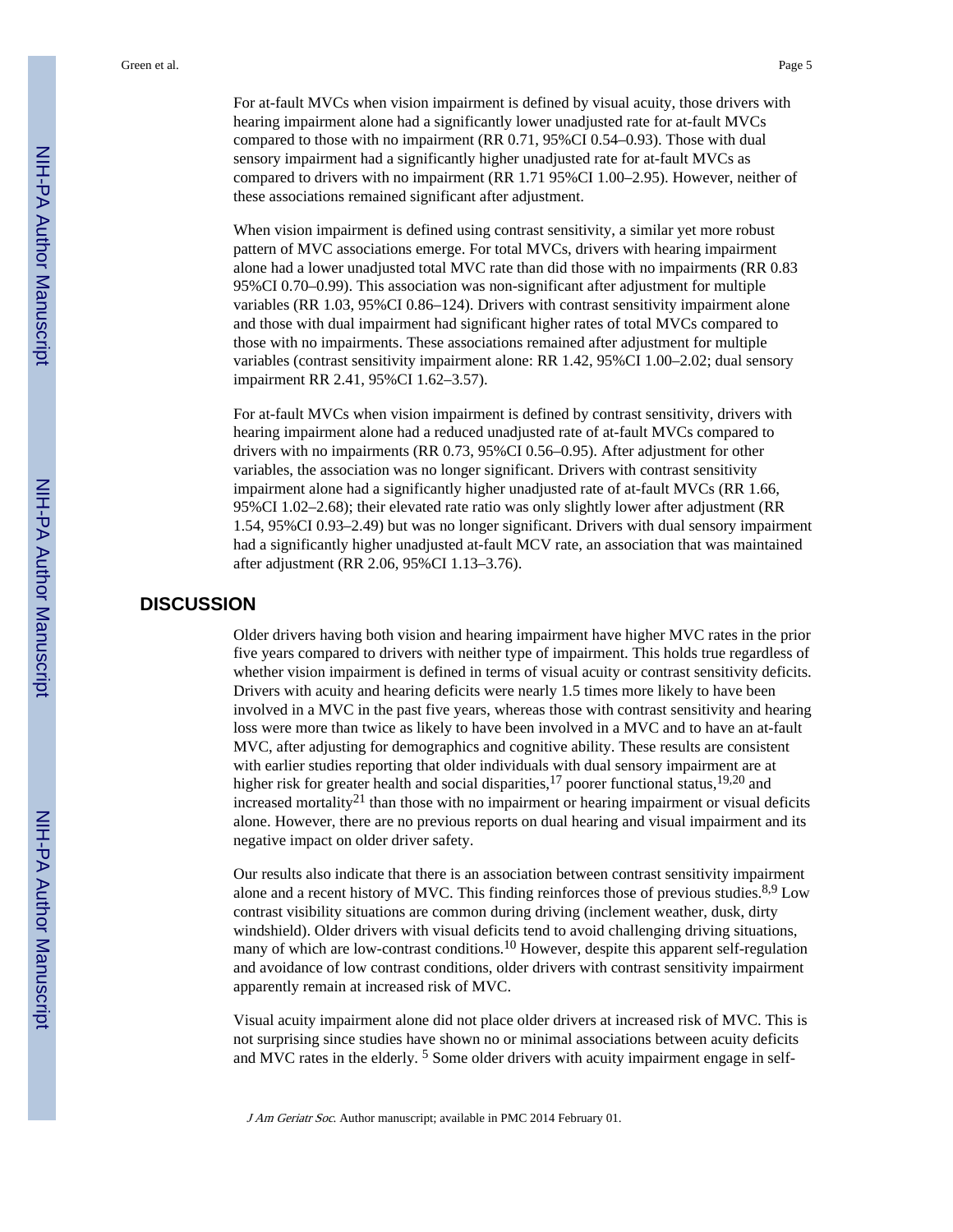regulation, avoiding risky driving situations or quit driving.<sup>10,11</sup> It is possible that acuity rescreening at license renewal removes drivers with significant visual acuity impairment from the roads.<sup>28</sup>

There was no significant elevation in adjusted MVC rates in older drivers with hearing loss alone. The extent or type of hearing loss, not addressed in this study, may be more relevant for older driver safety. A single sensory deficit in either acuity or hearing in older drivers does not appear to be sufficient to elevate MVC risk. Perhaps older drivers with only one sensory deficit compensate for their loss using another sensory modality. An older driver with only hearing loss may learn to rely more on visual cues while driving, whereas the visually impaired driver may do the opposite. These are hypotheses for further study.

Study strengths and limitations should be considered. A strength is that when assessing MVC associations with vision and hearing, the study design included measurements of and control for other factors known to affect MVC risk in older drivers such as driving exposure, cognitive functioning, and general health. Another strength is that MVC outcome was determined by state records and not through self-report. Limitations include using selfreported hearing impairment, although there is strong evidence that it is a valid estimate of the presence of hearing problems in older adults.29,30 The use of retrospective MVC records is a limitation for understanding crash risk since vision, hearing, and the other exposure variables were assessed at the end of the MVC surveillance period. On going work is following this cohort prospectively to look at associations with future MVCs and to identify which screening tests are most effective in identifying older drivers at high-risk for future MVC involvement.

#### **Acknowledgments**

This research was funded by the National Eye Institute (R01EY18966), the National Institute on Aging (P30AG22838), the Eye Sight Foundation of Alabama, the Able Trust, and Research to Prevent Blindness Inc.

**Sponsors' Role**: The sponsors had no role in the design, methods, subject recruitment, data collection, analysis, and preparation of the paper.

#### **References**

- 1. Carr DB. The older adult driver. Am Fam Physician. 2000; 61:141–150. [PubMed: 10643955]
- 2. Centers for Disease Control and Prevention. [Accessed October 12, 2012] Injury Prevention & Control: Motor Vehicle Safety (online). Accessed at: [http://www.cdc.gov/Motorvehiclesafety/](http://www.cdc.gov/Motorvehiclesafety/Older_Adult_Drivers/adult-drivers_factsheet.html) [Older\\_Adult\\_Drivers/adult-drivers\\_factsheet.html](http://www.cdc.gov/Motorvehiclesafety/Older_Adult_Drivers/adult-drivers_factsheet.html)
- 3. National Safety Council. [Accessed October 12, 2012] Senior drivers to increase 70% over next 20 years (online). Accessed at: [http://www.nsc.org/Pages/](http://www.nsc.org/Pages/SeniorDriverstoIncrease70OverNext20Years.aspx) [SeniorDriverstoIncrease70OverNext20Years.aspx](http://www.nsc.org/Pages/SeniorDriverstoIncrease70OverNext20Years.aspx)
- 4. Owsley, C. Proceedings of Transportation in an Aging Society: A Decade of Experience. Washington, D.C: Transportation Research Board, National Research Council, The National Academies Press; 2004. Driver capabilities.
- 5. Owsley C, McGwin G Jr. Vision and driving. Vision Res. 2010; 50:2348–2361. [PubMed: 20580907]
- 6. Johnson CA, Keltner JL. Incidence of visual field loss in 20,000 eyes and its relationship to driving performance. Arch Ophthalmol. 1983; 101:371–375. [PubMed: 6830485]
- 7. McGwin G, Xie A, Mays A, et al. Visual field defects and the risk of motor vehicle collisions among patients with glaucoma. Invest Ophthalmol Vis Sci. 2005; 46:4437–4441. [PubMed: 16303931]
- 8. Decina LE, Staplin L. Retrospective evaluation of alternative vision screening criteria for older and younger drivers. Accid Anal Prev. 1993; 25:267–275. [PubMed: 8323661]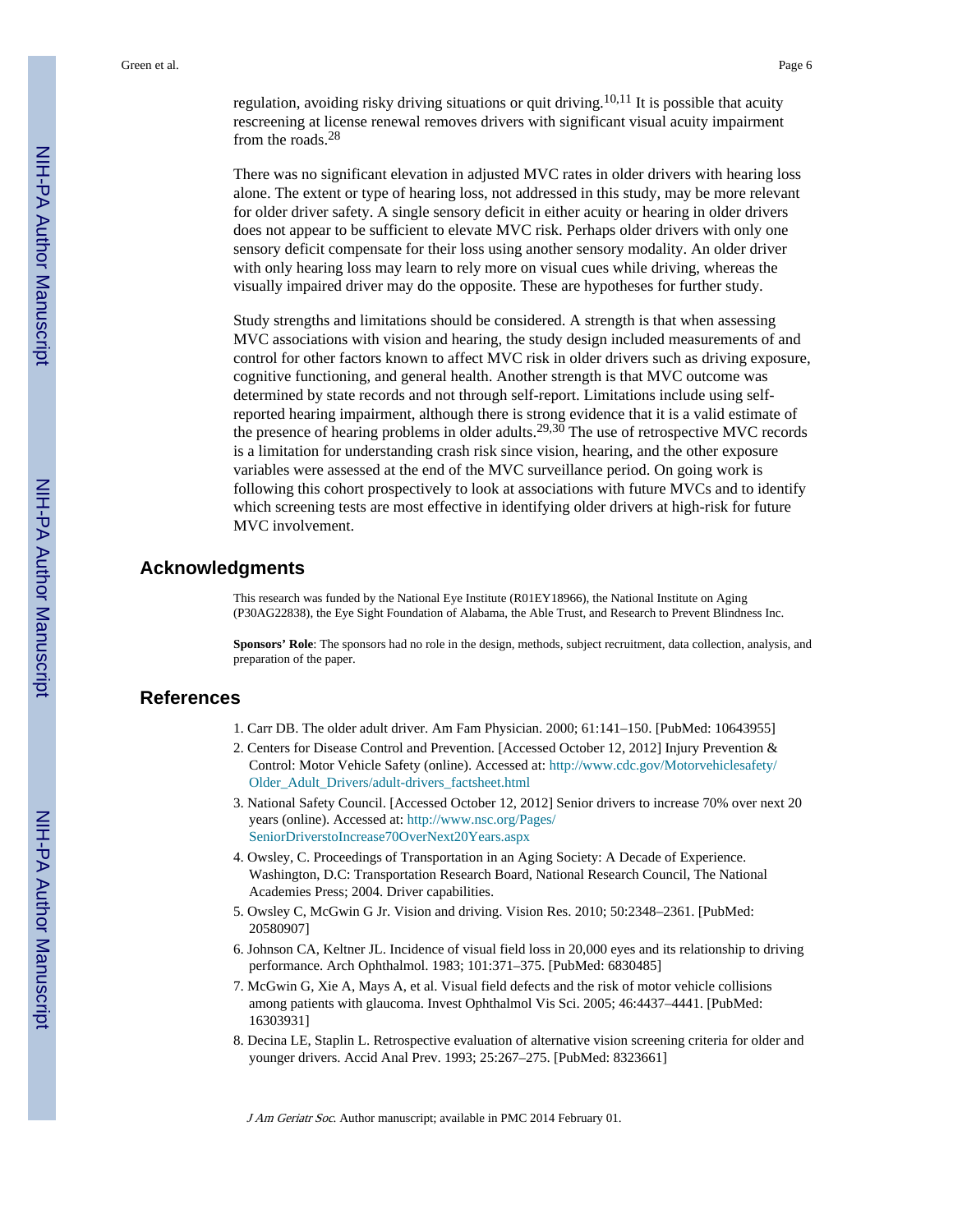Green et al. Page 7

- 9. Owsley C, Stalvey BT, Wells J, et al. Visual risk factors for crash involvement in older drivers with cataract. Arch Ophthalmol. 2001; 119:881–887. [PubMed: 11405840]
- 10. Ball K, Owsley C, Stalvey B, et al. Driving avoidance and functional impairment in older drivers. Accid Anal Prev. 1998; 30:313–322. [PubMed: 9663290]
- 11. Freeman EE, Munoz B, Turano K, et al. Measures of visual function and time to driving cessation in older adults. Optom Vis Sci. 2005; 82:765–773. [PubMed: 16127343]
- 12. Ivers RQ, Mitchell P, Cumming RG. Sensory impairment and driving: The Blue Mountains Eye Study. Am J Public Health. 1999; 89:85–87. [PubMed: 9987472]
- 13. Gallo JJ, Rebok GW, Lesikar SE. The driving habits of adults aged 60 years and older. J J Am Geriatr Soc. 1999; 47:335–341.
- 14. McCloskey LW, Koepsell TD, Wolf ME, et al. Motor vehicle collision injuries and sensory impairments of older drivers. Age Aging. 1994; 23:267–273.
- 15. Sims RV, McGwin G Jr, Allman RM, et al. Exploratory study of incident vehicle crashes among older drivers. J Gerontol A Bio Sci Med Sci. 2000; 55A:M22–M27. [PubMed: 10719769]
- 16. Hickson L, Wood J, Chaparro A, et al. Hearing impairment affects older people's ability to drive in the presence of distracters. J Am Geriatr Soc. 2010; 58:1097–1103. [PubMed: 20936734]
- 17. Crews JE, Campbell VA. Vision impairment and hearing loss among community dwelling older Americans: Implication for health and functioning. Am J Public Health. 2004; 94:823–829. [PubMed: 15117707]
- 18. Caban AJ, Lee DJ, Gomez-Marin O, et al. Prevalence of concurrent hearing and visual impairment in US adults: The National Health Interview Survey, 1997–2002. Am J Public Health. 2005; 95:1940–1942. [PubMed: 16195516]
- 19. Keller BK, Morton JL, Thomas VS, et al. The effect of visual and hearing impairments on functional status. J Am Geriatr Soc. 1999; 47:1319–1325. [PubMed: 10573440]
- 20. Reuben DB, Mui S, Damesyn M, et al. The prognostic value of sensory impairment in older persons. J Am Geriatr Soc. 1999; 47:930–935. [PubMed: 10443852]
- 21. Lam BL, Lee DJ, Gomez-Martin O, et al. Concurrent visual and hearing impairment and risk of mortality: The National Health Interview Survey. Arch Ophthalmol. 2006; 124:95–101. [PubMed: 16401790]
- 22. Owsley C, McGwin G Jr, Searcey K. A population-based examination of the visual and ophthalmological characteristics of licensed drivers ages 70 years old and over. J Gerontol A Bio Sci Med Sci. 2012 in press.
- 23. Beck RW, Moke PS, Turpin AH, et al. A computerized method of visual acuity testing: Adaptation of the early treatment of diabetic retinopathy study testing protocol. Am J Ophthalmol. 2003; 135:194–205. [PubMed: 12566024]
- 24. Pelli DG, Robson JG, Wilkins AJ. The design of a new letter chart for measuring contrast sensitivity. Clin Vision Sci. 1988; 2:187–199.
- 25. Ball K, Roenker D, Wadley V, et al. Can high-risk older drivers be identified through performance-based measures in a department of motor vehicles setting? J Am Geriatr Soc. 2006; 54:77–84. [PubMed: 16420201]
- 26. Marottoli RA, Cooney LM Jr, Wagner DR, et al. Predictors of automobile crashes and moving violations among elderly drivers. Ann Intern Med. 1994; 121:842–846. [PubMed: 7978696]
- 27. Owsley C, Stalvey B, Wells J, et al. Older drivers and cataract: Driving habits and crash risk. J Gerontol A Bio Sci Med Sci. 1999; 54A:M203–M211. [PubMed: 10219012]
- 28. McGwin G Jr, McCartt AT, Braitman KA, et al. Survey of older driver's experiences with Florida's mandatory vision re-screening law for licensure. Ophthalmic Epidemiol. 2008; 15:121– 127. [PubMed: 18432496]
- 29. Nondahl DM, Cruickshanks KJ, Wiley TL, et al. Accuracy of self-reported hearing loss. Audiology. 1998; 37:295–301. [PubMed: 9776206]
- 30. Sindhusake D, Mitchell P, Smith W, et al. Validation of self-reported hearing loss. The Blue Mountains Hearing Study. Int J Epidemiol. 2001; 30:1371–1378. [PubMed: 11821349]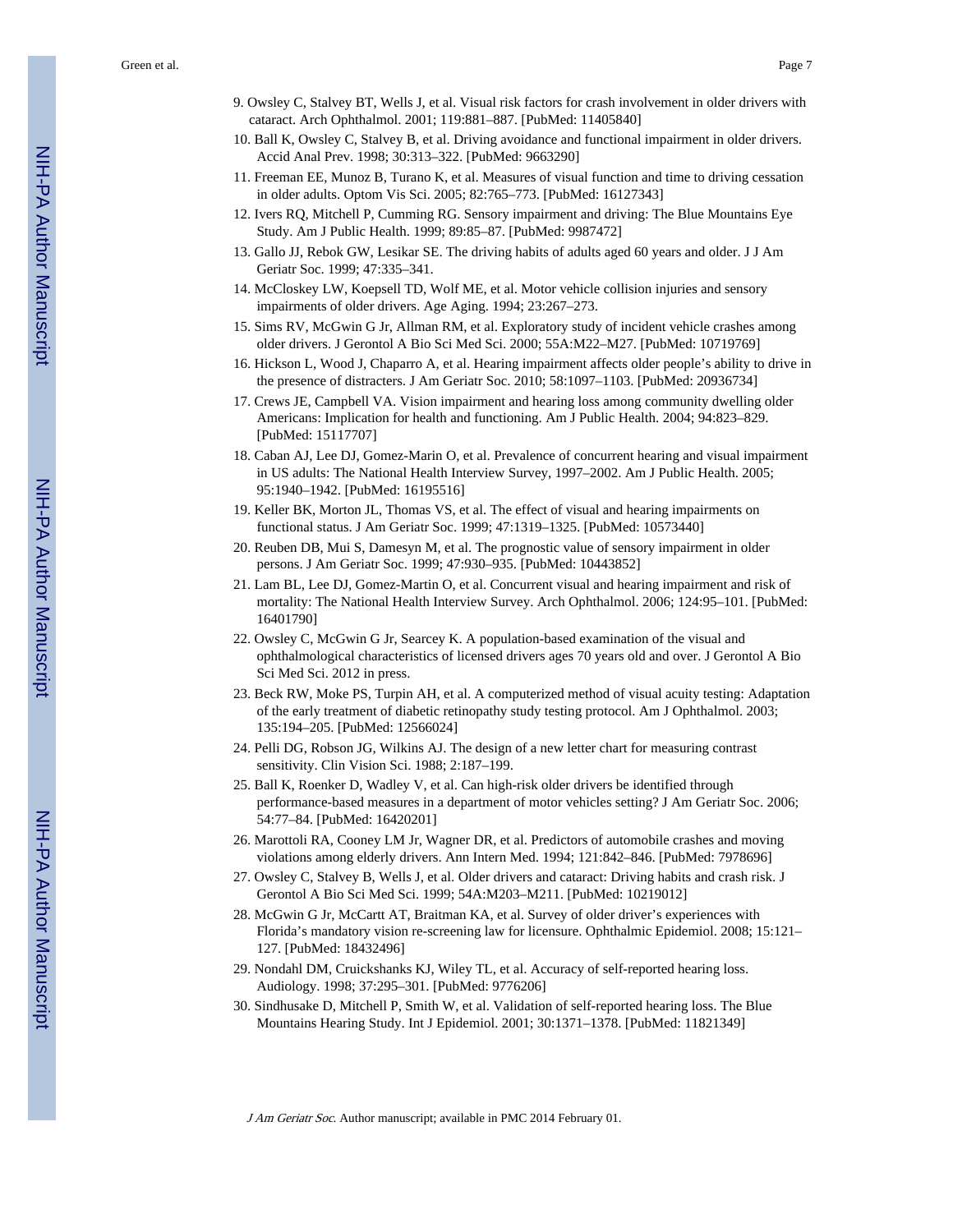| $\frac{1}{2}$ |
|---------------|
|               |
|               |
|               |
|               |
|               |
|               |
|               |
|               |
|               |
|               |
|               |
|               |
|               |
|               |
|               |
|               |
|               |
| i             |
|               |
|               |
|               |
|               |
|               |
|               |
|               |

## **Table 1**

Baseline Demographic and Medical Characteristics Stratified by Age and Presence of Single or Dual Sensory Impairment, where Visual Impairment is<br>defined by Visual Acuity Impairment Baseline Demographic and Medical Characteristics Stratified by Age and Presence of Single or Dual Sensory Impairment, where Visual Impairment is defined by Visual Acuity Impairment

| Characteristic                        | Neither Impairment (n=1248) | Hearing Impairment Only (n=589) | Visual Acuity Impairment Only<br>$(n=100)$ | Both Impairments (n=61) | P value         |
|---------------------------------------|-----------------------------|---------------------------------|--------------------------------------------|-------------------------|-----------------|
| Demographics                          |                             |                                 |                                            |                         |                 |
| Age, No. (%)                          |                             |                                 |                                            |                         |                 |
| $70 - 79$                             | 953 (76.4)                  | 382 (64.9)                      | 61(61.0)                                   | 36(59.0)                |                 |
| $80 - 89$                             | 279 (22.4)                  | 195 (33.1)                      | 33 (33.0)                                  | 19(31.2)                | 5001            |
| $66 - 06$                             | 16(1.3)                     | 12(2.0)                         | 6(6.0)                                     | $6\, (9.8)$             |                 |
| Sex, No. (%)                          |                             |                                 |                                            |                         |                 |
| Male                                  | 618 (49.5)                  | 426 (72.3)                      | 44 (44.0)                                  | 40(65.6)                |                 |
| Female                                | 630 (50.5)                  | 163 (27.7)                      | 56 (56.0)                                  | 21 (34.4)               | 001             |
| Race, No. (%)                         |                             |                                 |                                            |                         |                 |
| White                                 | 969 (77.6)                  | 545 (92.5)                      | 70 (70.0)                                  | 55 (90.2)               |                 |
| African American                      | 274 (22.0)                  | 42(7.1)                         | 29(29.0)                                   | $5\ (8.2)$              | 5001            |
| Other                                 | 5(4)                        | 2(0.3)                          | $1(1.0)$                                   | $1\ (1.6)$              |                 |
| <b>Medical Conditions</b>             |                             |                                 |                                            |                         |                 |
| Chronic medical conditions, mean (SD) | 3.2(1.8)                    | 3.9(1.9)                        | 3.3(1.8)                                   | 3.7 (2.0)               | 001             |
| Eye conditions, No. (%)               |                             |                                 |                                            |                         |                 |
| Cataract                              | 673 (56.7)                  | 313 (55.4)                      | 56 (61.5)                                  | 30 (55.6)               | .74             |
| Glaucoma                              | 238 (20.0)                  | 87 (15.4)                       | 16 (17.6)                                  | $6(11.1)$               | $\overline{90}$ |
| DR or DME                             | 38(3.2)                     | 13(2.3)                         | 10(11.0)                                   | 3(5.6)                  | 5001            |
| Age-related macular degeneration      | 196 (16.5)                  | 112 (19.8)                      | 20 (22.0)                                  | 15(27.8)                | 06              |
| Intraocular lens                      | 546 (46.0)                  | 275 (48.7)                      | 39 (42.9)                                  | 29 (53.7)               | 43              |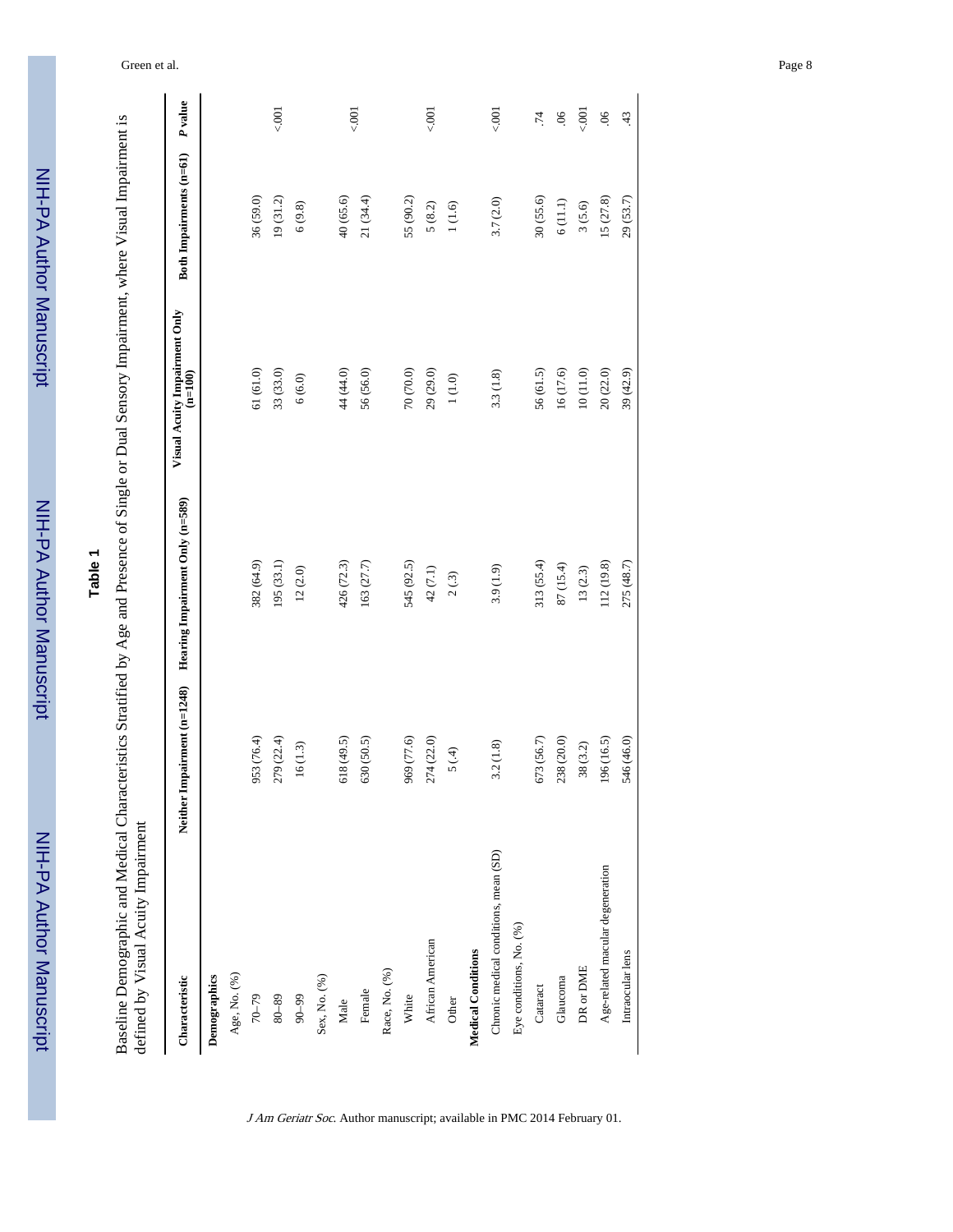| inin        |
|-------------|
|             |
|             |
|             |
|             |
|             |
|             |
|             |
|             |
|             |
|             |
|             |
|             |
|             |
|             |
|             |
|             |
|             |
|             |
|             |
| :<br>:<br>: |
|             |
|             |
|             |
|             |
|             |

# **Table 2**

Baseline Demographic and Medical Characteristics Stratified by Age and Presence of Single or Dual Sensory Impairment, where Visual Impairment is<br>defined by Contrast Sensitivity Impairment Baseline Demographic and Medical Characteristics Stratified by Age and Presence of Single or Dual Sensory Impairment, where Visual Impairment is defined by Contrast Sensitivity Impairment

| Characteristic                        | Neither Impairment (n=1262) | Hearing Impairment Only (n=605) | Contrast Sensitivity Impairment<br>Only $(n=88)$ | Both Impairments (n=45)                      | P value        |
|---------------------------------------|-----------------------------|---------------------------------|--------------------------------------------------|----------------------------------------------|----------------|
| Demographics                          |                             |                                 |                                                  |                                              |                |
| Age, No. (%)                          |                             |                                 |                                                  |                                              |                |
| $6L - 0L$                             | 965 (76.5)                  | 395 (65.3)                      | 50 (56.8)                                        | 23 (51.1)                                    |                |
| $80 - 89$                             | 283 (22.4)                  | 197 (32.6)                      | 30(34.1)                                         | 17(37.8)                                     | 5001           |
| $66 - 06$                             | 14(1.1)                     | 13(2.15)                        | 8(9.1)                                           | 5(11.1)                                      |                |
| Sex, No. (%)                          |                             |                                 |                                                  |                                              |                |
| Male                                  | 608 (48.2)                  | 432 (71.4)                      | 56 (63.6)                                        | 34 (75.6)                                    |                |
| Female                                | 654 (51.8)                  | 173 (28.6)                      | 32(36.4)                                         | 11 (24.4)                                    | 5001           |
| Race, No. (%)                         |                             |                                 |                                                  |                                              |                |
| White                                 | (4.77 77.4                  | 561 (92.7)                      | 63 (71.6)                                        | 39 (86.7)                                    |                |
| African American                      | 279 (22.1)                  | 41(6.8)                         | 25(28.4)                                         | 6(13.3)                                      | 5001           |
| Other                                 | 6(.5)                       | 3(.5)                           | $\circ$                                          | $\begin{matrix} 0 & 0 \\ 0 & 0 \end{matrix}$ |                |
| <b>Medical Conditions</b>             |                             |                                 |                                                  |                                              |                |
| Chronic medical conditions, mean (SD) | 3.2(1.7)                    | 3.8(1.9)                        | 3.8(1.9)                                         | 4.1(2.1)                                     | 5001           |
| Eye conditions, No. (%)               |                             |                                 |                                                  |                                              |                |
| Cataract                              | 686 (57.4)                  | 324 (56.4)                      | 44 (52.4)                                        | 19 (43.2)                                    | 25             |
| Glaucoma                              | 224 (18.7)                  | 85 (14.8)                       | 30(35.7)                                         | 8(18.2)                                      | 5001           |
| DR or DME                             | 39(3.3)                     | 14(2.4)                         | 9(10.7)                                          | 2(4.6)                                       | $\overline{0}$ |
| Age-related macular degeneration      | 193 (16.1)                  | 110 (19.1)                      | 23(27.4)                                         | 17 (38.6)                                    | 5001           |
| Intraocular lens                      | 537 (44.9)                  | 276 (48.0)                      | 48 (57.1)                                        | 28 (63.6)                                    | 5.             |